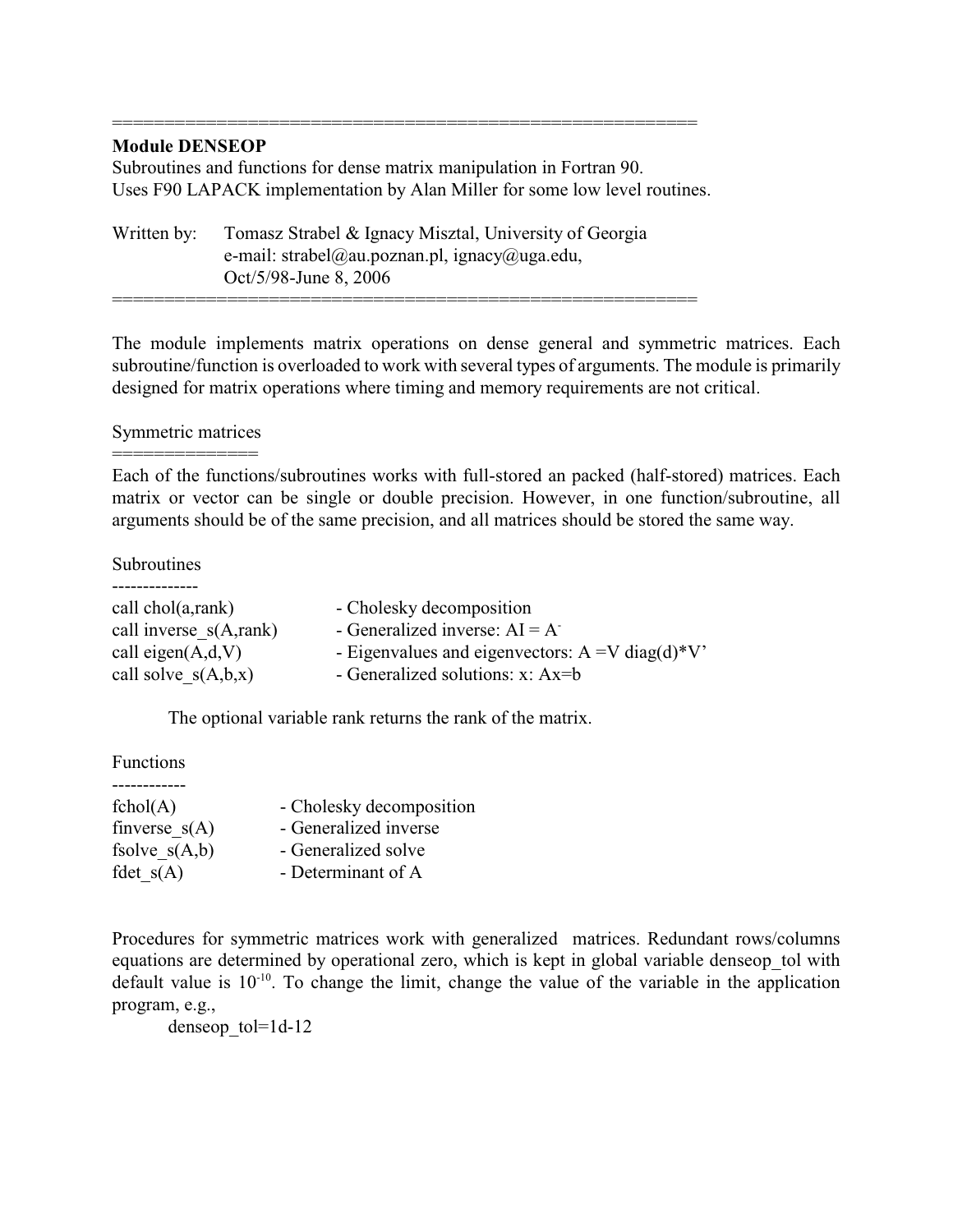#### Conversions ----------------

Let A be a square matrix and AP be a packed matrix

| call packit $(A, AP)$   | - Conversion from square to packed form; only lower-diagonal<br>elements are used. |
|-------------------------|------------------------------------------------------------------------------------|
| call unpackit $(AP, A)$ | - Conversion from packed to square form; the matrix is assumed<br>symmetric.       |

# General matrices ===========

Each matrix or vector can be single or double precision. However, in one function/subroutine, all arguments should be of the same precision. All matrices are assumed full-rank.

### **Subroutines**

| call inverse $(A)$   | - Inverse: $AI = A^{-1}$ |
|----------------------|--------------------------|
| call solve $(A,b,x)$ | - Solutions: $x: Ax=b$   |

### Functions

| $AI = \text{finverse}(A)$ | - Returns inverse: $AI = A$   |
|---------------------------|-------------------------------|
| $x = fsolve(A,b)$         | - Computes solutions: x: Ax=b |

#### Printing

--------------------------

call printmat(matrix, text, fmt, un)

print any type of matrix using the specified format fmt and preceded by text. Both text and fmt are optional. If optional un is present, the output is send to file with unit un.

Warning: The printmat function prints the symmetric packed matrices in full. If a half-stored matrix is in packed form, it will be printed as full-stored matrix.

Additional subroutines and functions ---------------------------------------------

The subroutine(s) and functions below work only with double precision arguments (r8) and full-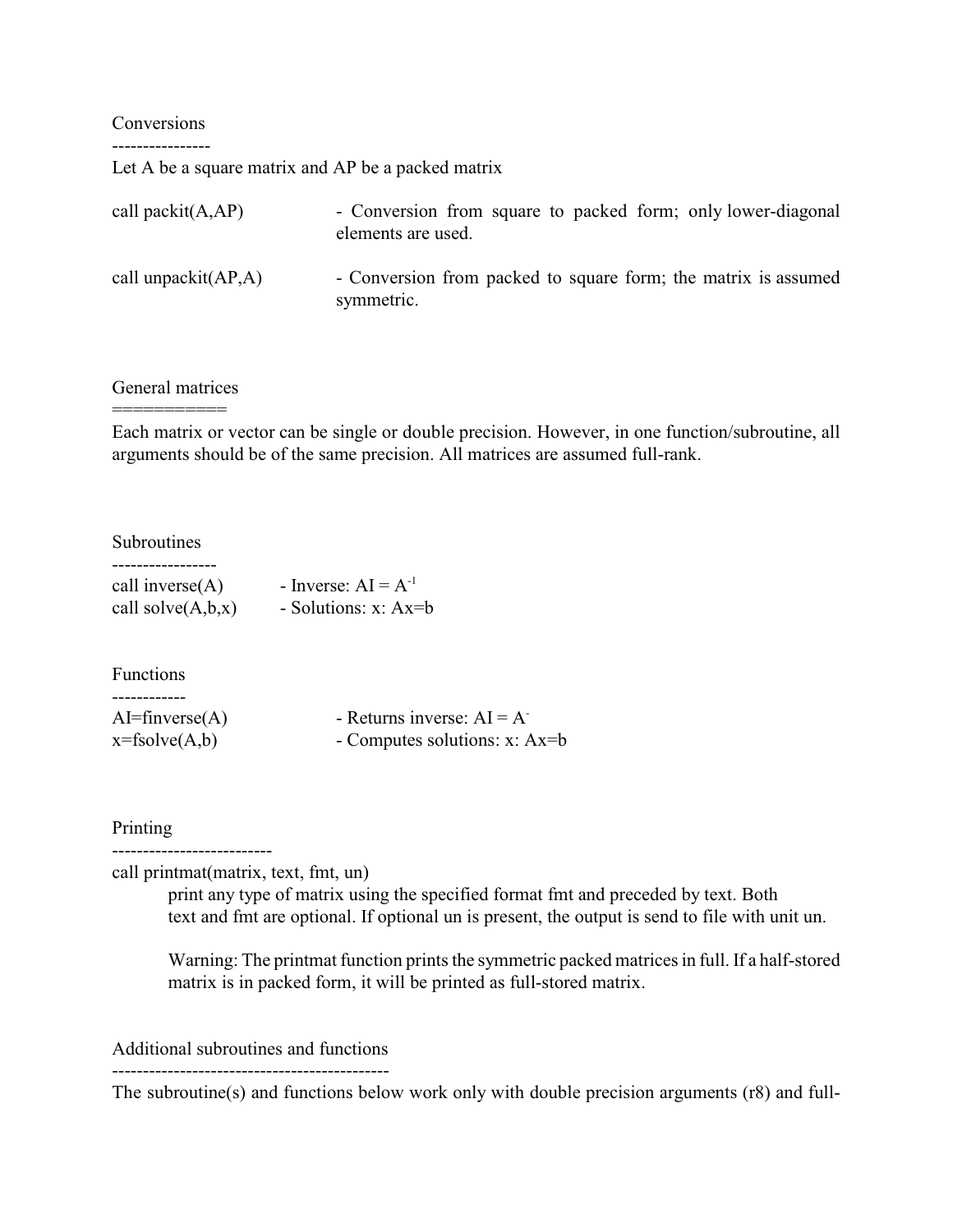stored matrices.

|                                                     | call pos def(x,text,min eig,stat) -                                                                                                                                                                                                              |
|-----------------------------------------------------|--------------------------------------------------------------------------------------------------------------------------------------------------------------------------------------------------------------------------------------------------|
|                                                     | Corrects X if it is not "sufficiently" positive-definite; ignores rows/columns with 0                                                                                                                                                            |
|                                                     | elements only.                                                                                                                                                                                                                                   |
|                                                     | X - real (r8) symmetric square matrix                                                                                                                                                                                                            |
|                                                     | text - optional character variable that is printed if X is corrected                                                                                                                                                                             |
|                                                     | optional real (r8) variable that sets the minimum relative eigenvalue<br>min eig-                                                                                                                                                                |
|                                                     | in X; if min eig is missing, $1e-5$ is used.                                                                                                                                                                                                     |
|                                                     | stat - optional logical variable that is set to .true. if X was corrected and .false. if not.                                                                                                                                                    |
| $A = diag(b)$<br>$b = diag(A)$<br>$A=$ kron $(B,C)$ | - creates square diagonal real (r8) matrix with values of real (r8) vector b on diagonal<br>- creates real (r8) vector b containing diagonals of real (r8) matrix A<br>- A = B "Kronecker product" C; works with real(r4) and real (r8) matrices |

Technical details

The basic operations are done in full storage and double precision. Operations with other formats and precision are obtained by conversions. Computing of eigenvalues/eignevectors and general matrix operations use parts of LAPACK subroutines as converted by Alan Miller (http://www.ozemail.comj.au/~milleraj/lapacjk.html). These subroutines may contain many more functionality than necessary and may be trimmed to reduce size of the object code.

The modules consist of two files:

==========================

lapack90r.f90 - Part of LAPACK

denseop.f90 - Interfaces, subroutines, functions and conversion codes.

For compilation, module kind in file kind.f90 that contains definitions of single and double precision is also needed.

In the BLUPF90 distribution, these files are included in directory libs and are compiled as denseop.a. One way to use the denseop module is via a Makefile from an application program in the blupf90 package.

Example (exdense.f90)

============= Program Example use kinds; use denseop real  $(r4)$ :: $x4(2,2)$  ! Full single precision real  $(r8)$ ::x $8(2,2)$  ! Full double precision

real  $(r4)$ :: xpacked $4(3)=(/1,3,10/)$  ! Symmetric packed single precision

call printmat(xpacked4,' X ') call printmat(fchol(xpacked4),' Cholesky(X) ','(10(f10.2))')